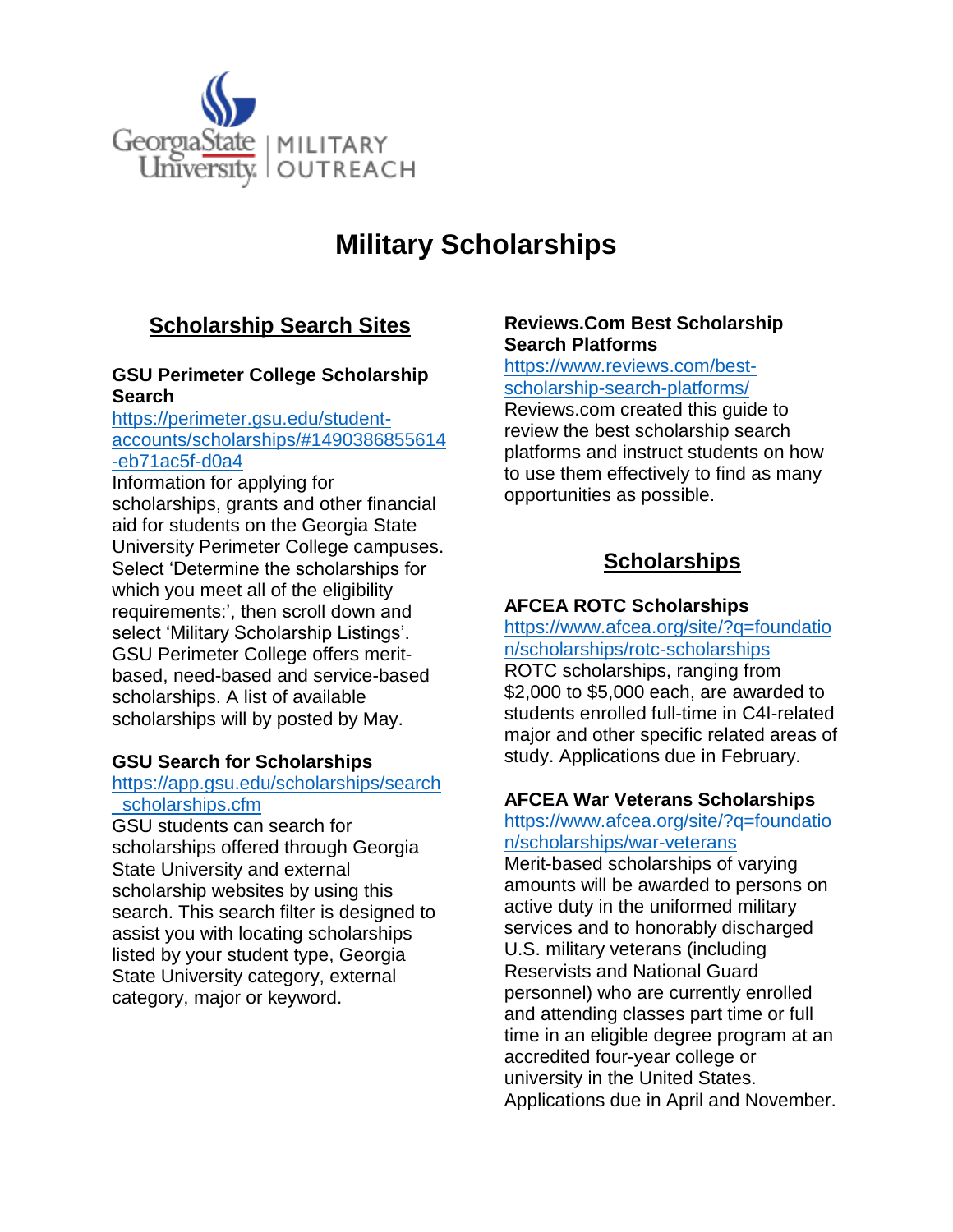#### **Air Force Aid Society Grant** [www.afas.org](http://www.afas.org/)

Children dependents and spouses of active duty, reserve, retired, and deceased AF members with a minimum GPA of 2.0. Applications accepted through March.

## **Air Force Association**

### [http://www.afa.org/informationfor/studen](http://www.afa.org/informationfor/students/ScholarshipsTeachers) [ts/ScholarshipsTeachers](http://www.afa.org/informationfor/students/ScholarshipsTeachers)

Multiple scholarships for both children dependents of service members and veteran service members themselves

## **American Legion Legacy Scholarship**

[www.legion.org/scholarships](http://www.legion.org/scholarships)

Multiple scholarships for children dependents and grandchildren of members of the American Legion.

## **American Patriot Scholarship**

#### [www.moaa.org](http://www.moaa.org/)

Children dependents of former, active or retired officers or active or retired enlisted military personnel with a minimum GPA of 3.0. Applications accepted through March.

#### **AMVETS**

#### [http://www.amvets.org/programs/scholar](http://www.amvets.org/programs/scholarships) [ships](http://www.amvets.org/programs/scholarships)

Children dependents and grandchildren of veterans, active duty and guard/reserves as well as veterans, active duty and Guard/Reserves members themselves. AMVETS National Scholarships Applications accepted through May.

#### **Army Emergency Relief MSG James Ursano Scholarship**

## [https://www.aerhq.org/Apply-for-](https://www.aerhq.org/Apply-for-Scholarship)**[Scholarship](https://www.aerhq.org/Apply-for-Scholarship)**

A needs-based scholarship program for children dependents and spouses of

Army soldiers. Applications accepted through April1.

## **Army Scholarship Foundation**

[http://www.armyscholarshipfoundation.o](http://www.armyscholarshipfoundation.org/) [rg](http://www.armyscholarshipfoundation.org/)

Children dependents of current and former service members and spouses of current service members with a minimum GPA of 2.0. Applications accepted through April.

## **Children of Fallen Patriots Foundation**

#### <http://www.fallenpatriots.org/>

Children dependents who have lost a parent while on active duty regardless of circumstance. LOD required

## **Children of Warriors National Presidents' Scholarship**

#### <https://www.alaforveterans.org/>

A variety of scholarships for Children dependents, grandchildren and great-grandchildren of veterans who served on active duty during one or more periods of war that are officially designated as eligible for membership in the American Legion and members of the American Legion, Auxiliary, or the Sons of the American Legion themselves.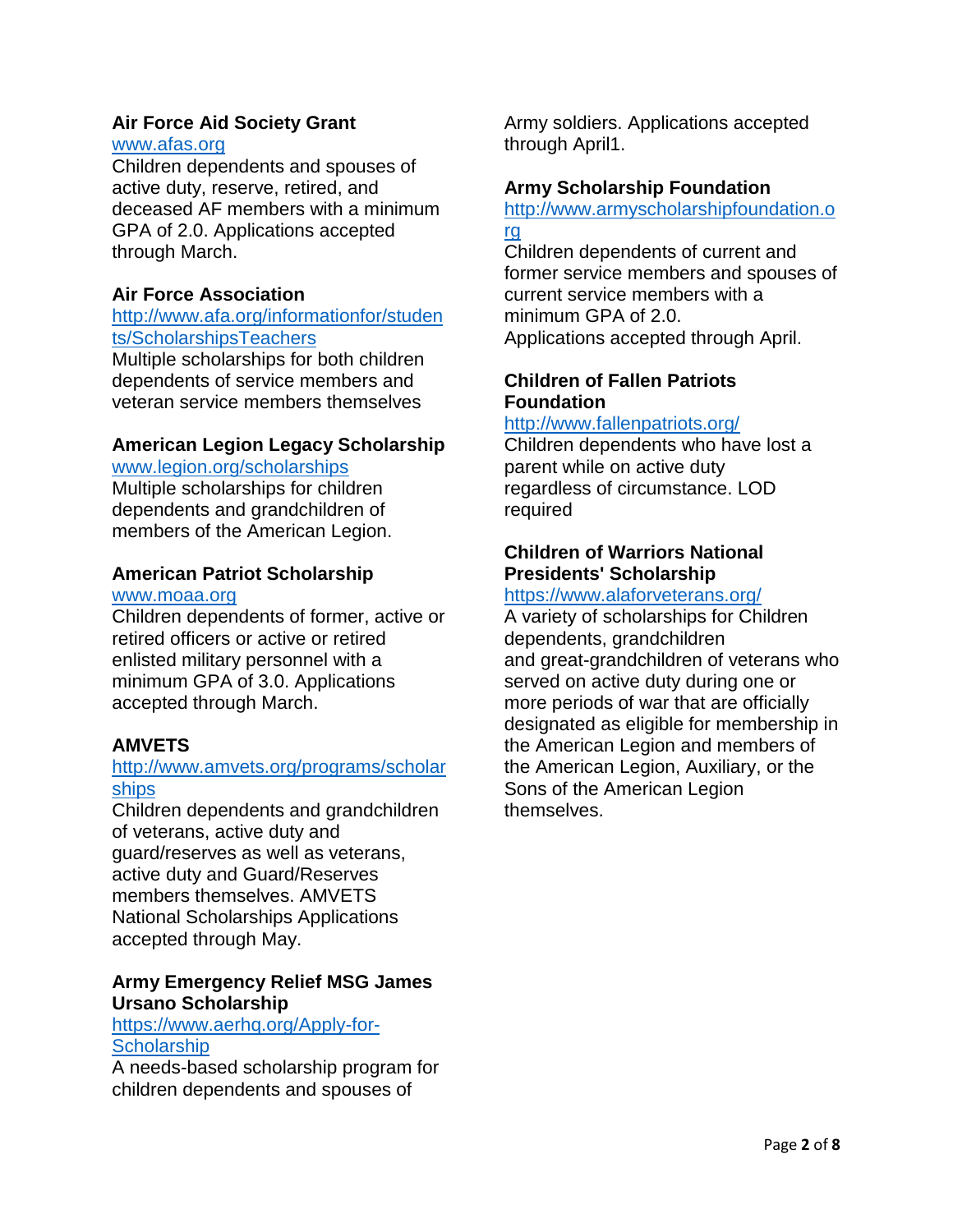## **Coca-Cola First Generation Scholarship**

[https://app.gsu.edu/scholarships/search](https://app.gsu.edu/scholarships/search_scholarships.cfm?view_scholarship=6816) [\\_scholarships.cfm?view\\_scholarship=68](https://app.gsu.edu/scholarships/search_scholarships.cfm?view_scholarship=6816) [16](https://app.gsu.edu/scholarships/search_scholarships.cfm?view_scholarship=6816)

The Coca-Cola First Generation Scholars Fund will provide 15 scholarships for first-generation college students over the next four years, beginning in 2017. First generation students are defined as those applicants who have had neither a parent nor sibling attend college. Recipients will receive \$5,000 per year, renewable for four years dependent on maintaining a 3.0 institutional GPA, full-time enrollment, participation in a Freshman Learning Community their first semester, and active involvement in specific events throughout the academic year. Opens in December and deadline is in February.

## **Deana and Paul Strunk Military Veterans Scholarship**

#### [http://foundation.aapg.org/programs/milit](http://foundation.aapg.org/programs/military.cfm) [ary.cfm](http://foundation.aapg.org/programs/military.cfm)

Those encouraged to apply for these scholarships include both active U.S. Military service members (including National Guard and Reserve) or veteran members separated from active military service who have been honorably discharged and are entering or reentering a post-secondary undergraduate or program in a field of geoscience full-time or part-time at a four-year accredited college or university. Scholarship awards from \$2,000-\$4,000 are available and may be used for educational and expenses covering cost of attendance. Opens in February and deadline is in May.

# **Fallen Patriot Fund**

#### [http://www.fallenpatriotfund.org](http://www.fallenpatriotfund.org/)

Families dependents or spouse of U.S. military personnel who were killed or seriously injured during Operation Iraqi Freedom.

## **Fisher House Foundation**

#### <http://militaryscholar.org/sfmc/>

Children dependents of active military duty personnel, reserve/guard and retired military members, as well as those who lost their life while on active duty, and those who passed away while receiving retired pay from the military. Applicants must be registered in DEERS. High school applicants must have a minimum GPA of 3.0, college applicants must have a minimum GPA of 2.50. Applications accepted through February.

## **Freedom Alliance**

## [http://www.fascholarship.com](http://www.fascholarship.com/)

Children dependents of a U.S Soldier, Sailor, Airman, Guardsman or Marine who has become 100% total & permanently disabled as a result of an operational mission or training accident, has been killed in action, or has been classified as a POW or MIA.

## **Folded Flag Foundation**

[https://www.foldedflagfoundation.org](https://www.foldedflagfoundation.org/) Children dependents and spouses of service members and employees of the U.S. Government serving in a combat role who lost their life while deployed in combat with separate scholarship for college-bound spouses and children. Applications accepted from March to May.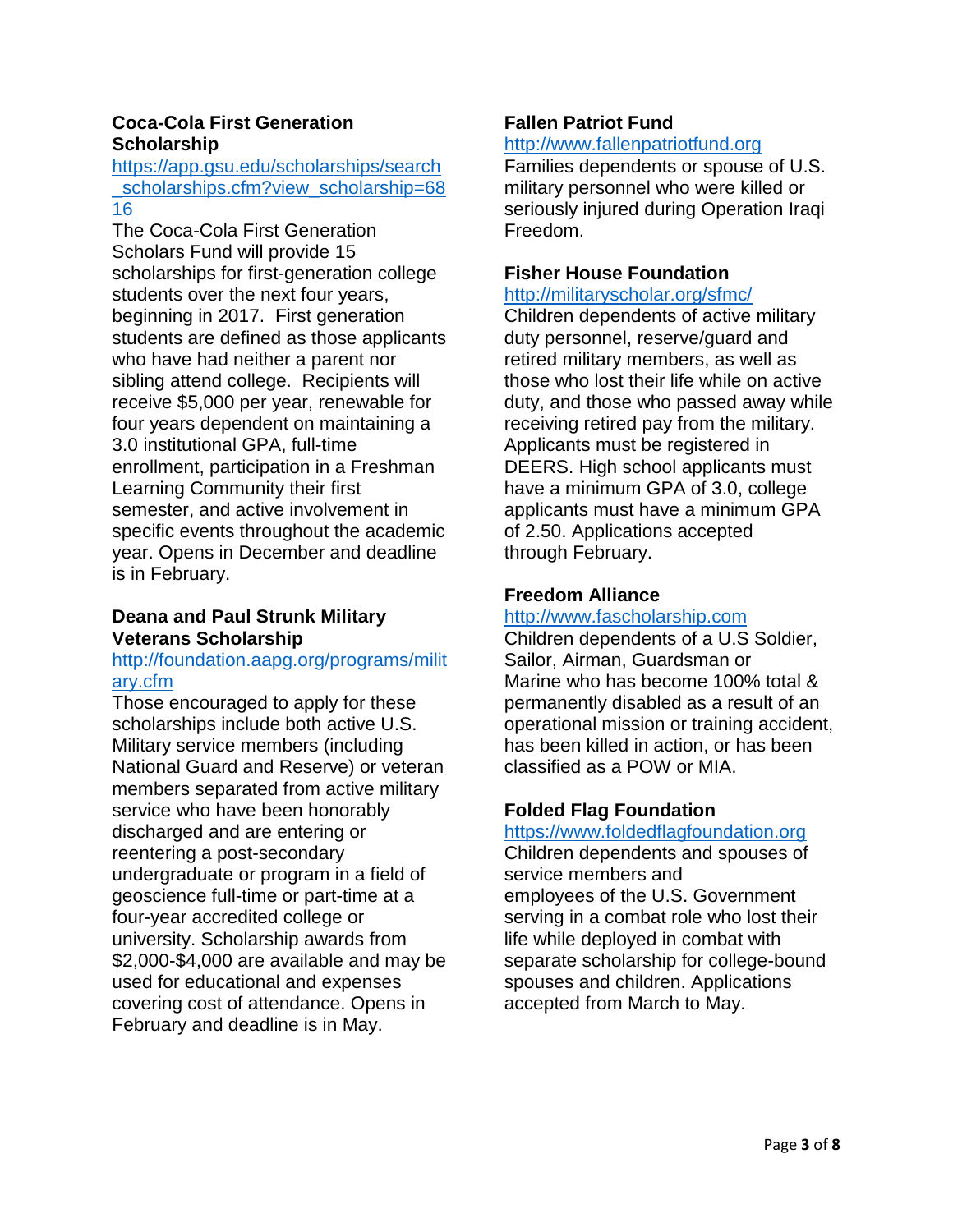### **Folds of Honor**

#### [http://www.foldsofhonor.org](http://www.foldsofhonor.org/)

Children dependents and spouses of service members who suffered the loss of a limb; died of any cause while on active duty or after being classified as having a service-connected disability; or who has a 10% or higher combined service-connected evaluation, rated by the Veteran's Administration or were KIA or killed in the line of duty. Applications accepted from February to March.

#### **Georgia HERO Scholarship**

[https://www.gafutures.org/hope-state](https://www.gafutures.org/hope-state-aid-programs/scholarships-grants/georgia-hero/)[aid-programs/scholarships](https://www.gafutures.org/hope-state-aid-programs/scholarships-grants/georgia-hero/)[grants/georgia-hero/](https://www.gafutures.org/hope-state-aid-programs/scholarships-grants/georgia-hero/)

Provides educational scholarship assistance to members of the Georgia National Guard and U.S. Military Reservists who served in combat zones, and the children dependents and the spouses of such members of the Georgia National Guard and U.S. Military Reserves.

#### **GSU Alumni Association Scholarship for US Military Veterans**

[https://app.gsu.edu/scholarships/search](https://app.gsu.edu/scholarships/search_scholarships.cfm?view_scholarship=5665) scholarships.cfm?view\_scholarship=56 [65](https://app.gsu.edu/scholarships/search_scholarships.cfm?view_scholarship=5665)

This scholarship is for US Military Veterans enrolled in good academic standing at Georgia State University. Students must have demonstrated unmet financial need and a minimum GPA of 2.75. Opens in December and deadline is in February.

#### **GSU Perimeter College Goizueta Foundation Scholarship**

[https://survey.az1.qualtrics.com/jfe/form/](https://survey.az1.qualtrics.com/jfe/form/SV_d68O8AqXu9U5jpj) [SV\\_d68O8AqXu9U5jpj](https://survey.az1.qualtrics.com/jfe/form/SV_d68O8AqXu9U5jpj)

The scholarship is designed to increase the number of students of

Hispanic/Latino origin who enroll and complete their undergraduate degrees at Georgia State and provide mentors, internships and community service experiences to these students so that they can become the leaders of the future. Demonstrated leadership and service to the Hispanic/Latino community. Must be a student applying as a freshman. Must be of Hispanic/Latino heritage. Opens in April and deadline is in May.

## **Heroes Legacy Scholarship**

<http://www.militaryscholar.org/legacy> Children dependents of all who have died or have become disabled as defined as one that results in the service member being eligible for, and receiving, Servicemembers' Group Life Insurance Traumatic Injury Protection (TSGLI) or a permanent and total disability compensation rating of 100% through their active military service since September 11, 2001. Applications accepted through March.

#### **Iraq and Afghanistan Service Grant**

[https://studentaid.ed.gov/types/grants](https://studentaid.ed.gov/types/grants-scholarships/iraq-afghanistan-service#eligibility)[scholarships/iraq-afghanistan](https://studentaid.ed.gov/types/grants-scholarships/iraq-afghanistan-service#eligibility)[service#eligibility](https://studentaid.ed.gov/types/grants-scholarships/iraq-afghanistan-service#eligibility)

Children dependents of members of the U.S. armed forces who died as a result of military service performed in Iraq or Afghanistan after the events of 9/11 who are not eligible for a Federal Pell Grant.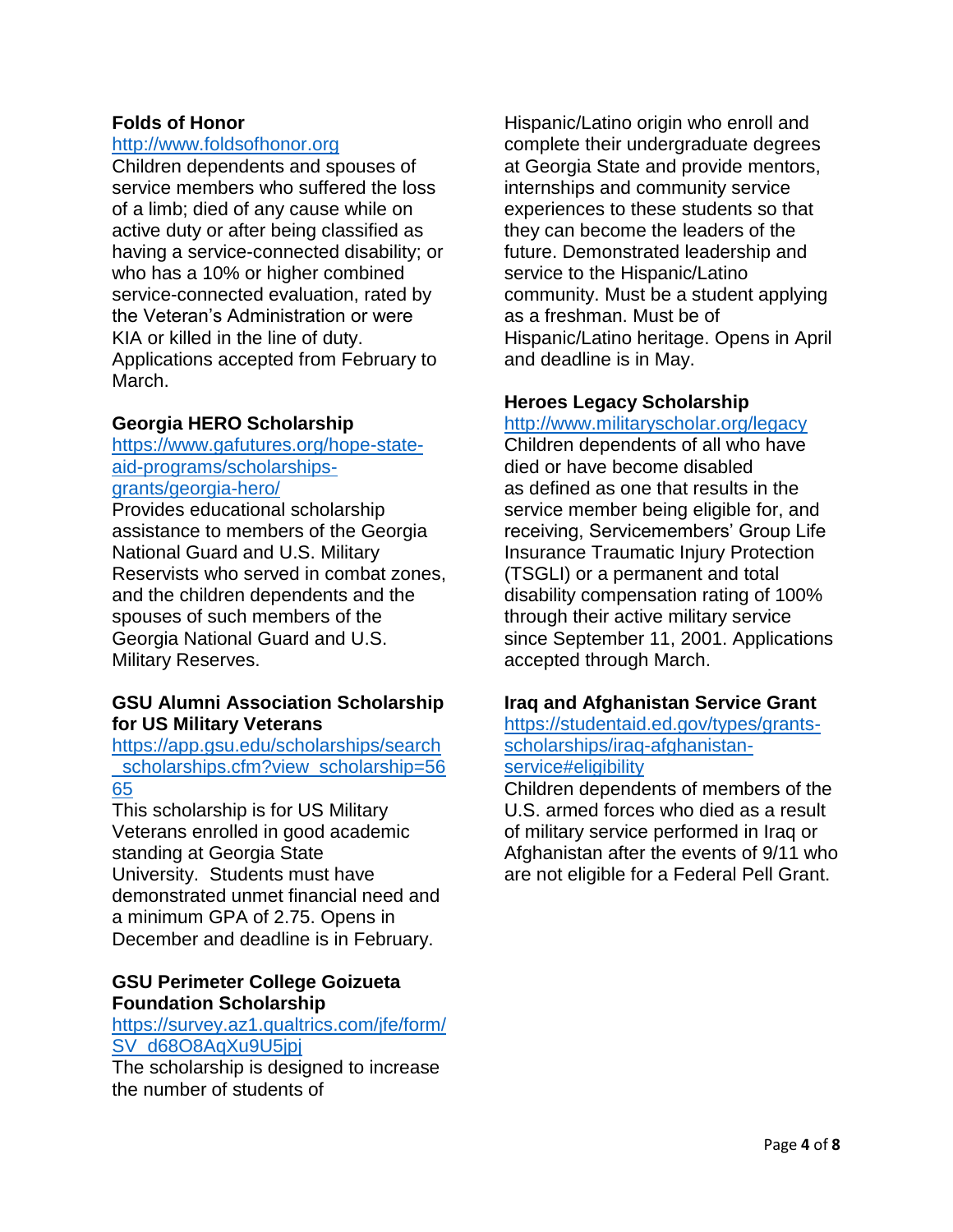## **Military Commanders' Scholarship Fund**

#### [http://sms.scholarsapply.org/militarycom](http://sms.scholarsapply.org/militarycommanders) [manders](http://sms.scholarsapply.org/militarycommanders)

The New York Chapter of the American Logistics Association sponsors up to 15 \$5,000 scholarships for dependent children of active duty, reserve, National Guard or retired members of the United States military who hold valid Exchange & Commissary shopping privileges at the time of application. Applicants must be high school seniors or graduates who plan to enroll for the first time in a fulltime undergraduate course of study at an accredited two-year or four-year college or university in the fall. Applicants must have a minimum cumulative grade point average of 3.5 on a 4.0 scale, or the equivalent. Opens November.

#### **Marine Corps Scholarship Foundation**

#### <https://www.mcsf.org/>

Children dependents of Marines and Navy Corpsman who served with a US Marine unit. Applications accepted through March for undergraduate studies; accepted year-round for career technical education programs

## **Military Order of the Purple Heart**

#### <http://www.purpleheart.org/schlarships>

Purple Heart recipients and their spouses, children dependents and grandchildren. Applicants must maintain a 2.75 GPA.

## **MSG Jared Van Aalst Foundation**

#### [http://www.jvafoundation.org/scholarship](http://www.jvafoundation.org/scholarships.html) [s.html](http://www.jvafoundation.org/scholarships.html)

Children dependents and spouses of active duty personnel, reserve/guard and retired military members, or survivors of service members who died while on active duty or survivors of individuals who died while receiving retired pay from the military. Applicants must have a minimum GPA of 3.5 and be competing members of a junior varsity or varsity sports team.

#### **National Association of Veterans Program Administrators Annual Scholarship**

#### [http://www.navpa.org/scholarship](http://www.navpa.org/scholarship-application/)[application/](http://www.navpa.org/scholarship-application/)

The purpose of the NAVPA National Scholarship Program is to provide financial assistance to veteran, service member and dependent students who are pursuing undergraduate, graduate and alternative certification at NAVPA member institutions. Awards will be \$500 for each NAVPA region, eight regions total. Opens in October and deadline is in January.

#### **National Military Family Association**

#### [https://scholarships.militaryfamily.org/off](https://scholarships.militaryfamily.org/offers/nmfa-spouse-scholarship/) [ers/nmfa-spouse-scholarship/](https://scholarships.militaryfamily.org/offers/nmfa-spouse-scholarship/)

Military Spouse Scholarships. NMFA awards an average of \$500 for career funding and \$1,000 for degrees. Up to \$2500 is available for clinical supervision towards licensure in the mental health profession. Spouses are also eligible for funding, typically \$1,000, to build their own businesses. This includes entrepreneurs, LLCs, direct sales, franchises, contractors, and other for-profit ventures. Any spouse with a valid military ID is eligible.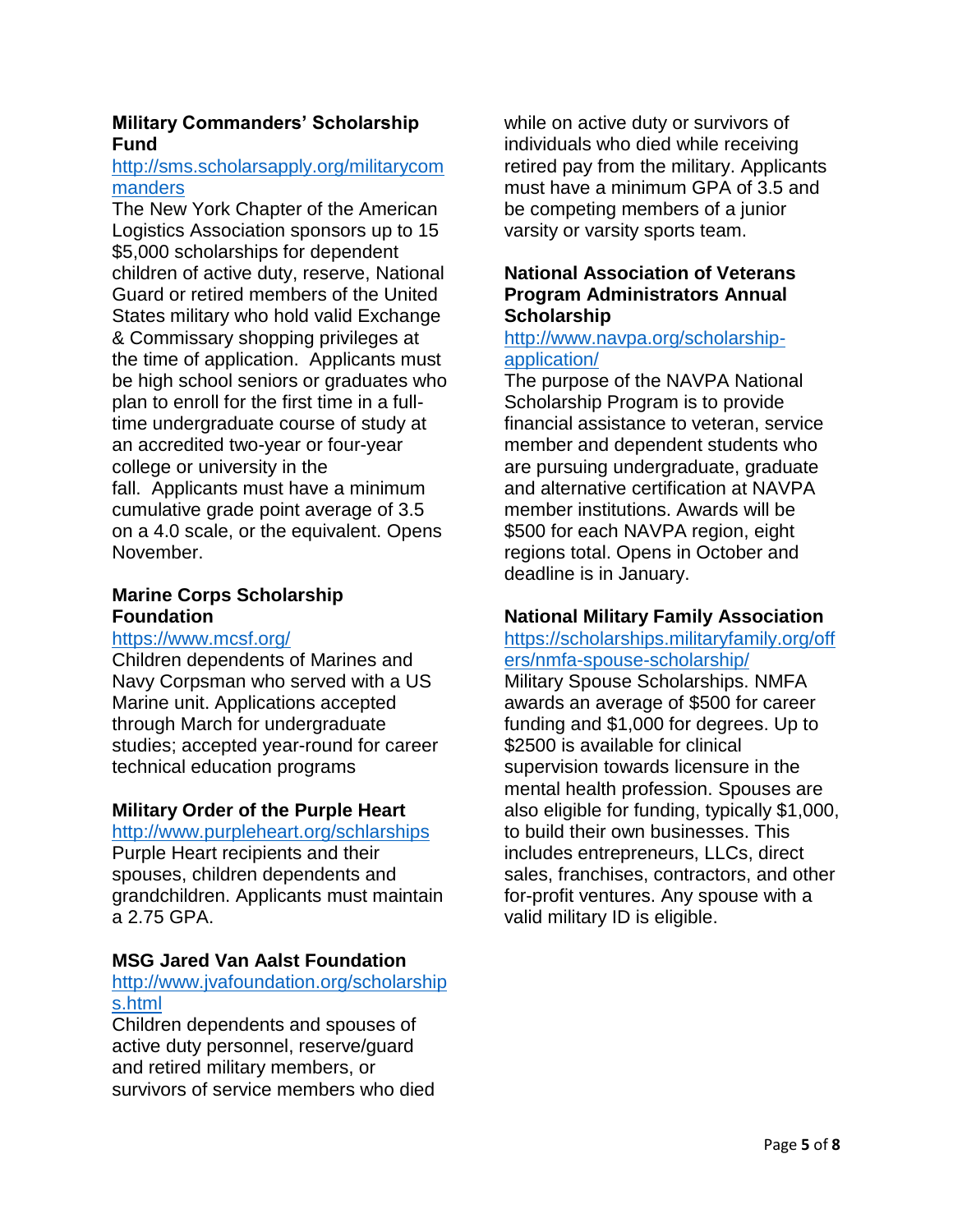## **Navy Marine Corps Relief Society**

<http://www.nmcrs.org/education>

Children dependents of active duty, retired or deceased Sailor or Marine and spouses of an active duty or retired Sailor or Marine with a minimum GPA of 2.0. Applicant must be a MECEP/MECP student and registered in DEERS (Defense Eligibility Enrollment Reporting System). Applications accepted through May 1.

## **Navy marine of the United States**

## [https://navyleague.org/scholarship/appli](https://navyleague.org/scholarship/application.html) [cation.html](https://navyleague.org/scholarship/application.html)

Children dependents and grandchildren of former members of the Sea Services as well as current members of the Naval Sea Cadet Corps. Applications accepted through March 1.

## **No Greater Sacrifice**

#### <http://www.nogreatersacrifice.org/>

Children dependents and spouses of service members who have fallen or have been wounded in the line of duty while serving in the United States military after 9/11/2001.

#### **Paralyzed Veterans of America**

## [https://www.pva.org/membership/schola](https://www.pva.org/membership/scholarship-program) [rship-program](https://www.pva.org/membership/scholarship-program)

Paralyzed Veterans' member, the spouse of a member, or child dependents. Applications accepted through June.

## **Scholarship for Descendants of American Korean War Veterans**

#### <http://www.kasf.org/southern>

In appreciation American Korean War Veterans' sacrifices for the peace and security of South Korea as well as to honor their service to their country. The scholarship supports students who are the direct descendants (grandchildren,

great-grandchildren etc.) of Korean War Veterans who served in the Korean War during the period of June 25, 1950 to January 31, 1955 in the United States Armed Forces - Army, Navy, Air Force, Marine Corps, Coast Guard or those who qualify as a Regular Member of the US Korean War Veterans Association, Inc. Closes June 30.

#### **Scholarships for U.S. Army R.O.T.C**

#### [https://www.goarmy.com/rotc/college](https://www.goarmy.com/rotc/college-students.html)[students.html](https://www.goarmy.com/rotc/college-students.html)

If you're interested in enrolling in Army ROTC and you are in college, you can start by taking an Army ROTC basic elective course. If you have at least two or more years remaining toward your undergraduate degree but not enough time to complete the Basic Course, you can enter the Army ROTC Advanced Course by completing the Leader's Training Course held at Fort Knox, Kentucky, during the summer. Talk to your campus Military Science department about other ways to join Army ROTC and incentives available, including opportunities to compete for two-, three-, or four-year scholarships. Contact the GSU Army ROTC recruiter at 404-413-6486.

#### **Second Marine Division Association Memorial Scholarship Fund**

[https://www.comptroller.texas.gov/progr](https://www.comptroller.texas.gov/programs/education/msp/funding/aid/scholarship/scsmdamsf.php) [ams/education/msp/funding/aid/scholars](https://www.comptroller.texas.gov/programs/education/msp/funding/aid/scholarship/scsmdamsf.php) [hip/scsmdamsf.php](https://www.comptroller.texas.gov/programs/education/msp/funding/aid/scholarship/scsmdamsf.php)

Children dependents and grandchildren of an individual who served in the Second Marine Division or in a unit attached thereto. Applications accepted through April 1.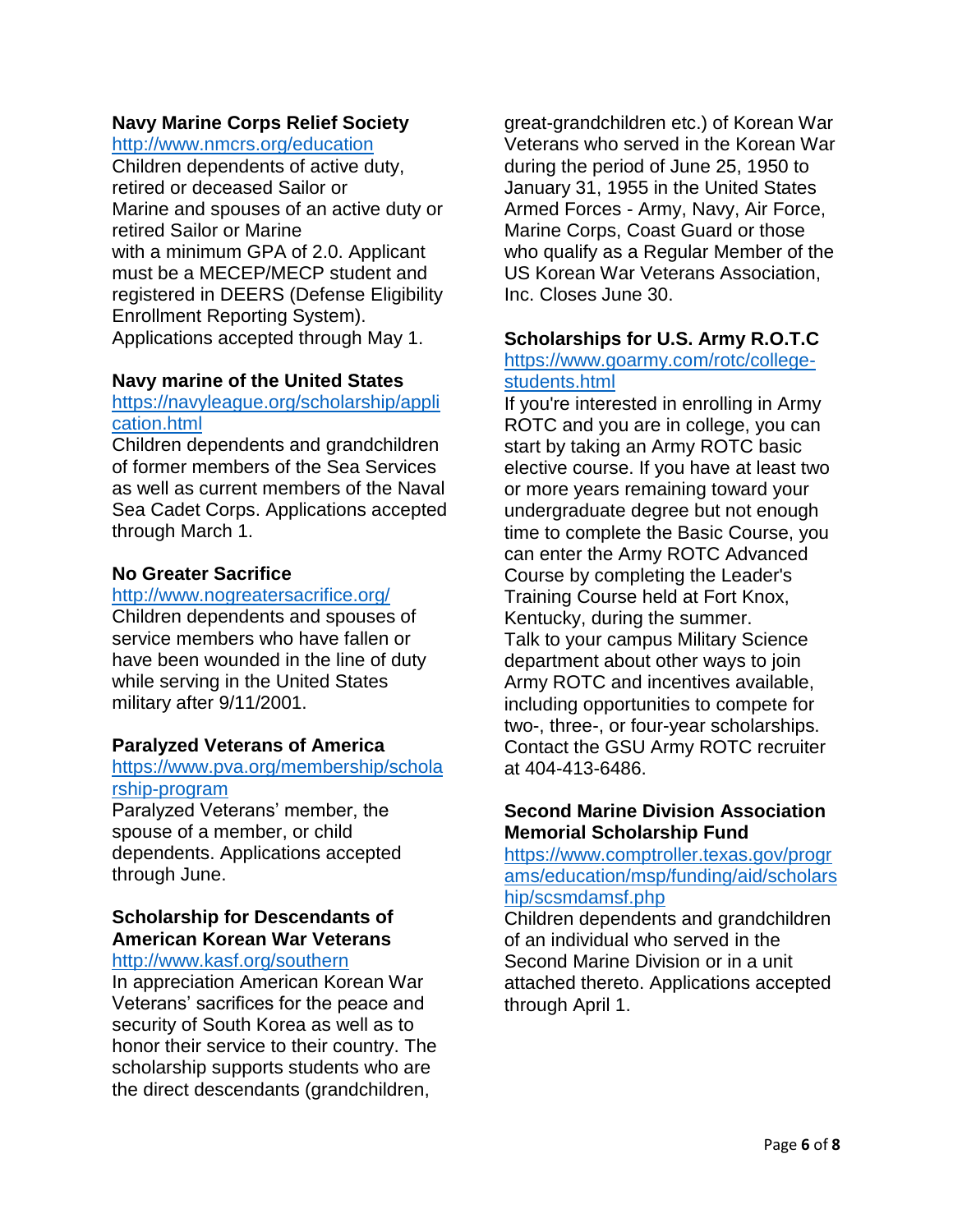### **Special Operations Warrior Foundation**

#### [http://www.specialops.org](http://www.specialops.org/)

Surviving children dependents who have lost a parent serving in special operations

## **TAPS**

#### <http://www.taps.org/scholarships/>

Database to find scholarships and grants for postsecondary education and training exclusively for the military survivor community. Children dependents, grandchildren, spouse.

#### **ThanksUSA**

#### [http://www.thanksusa.org](http://www.thanksusa.org/)

Spouse or children dependent of activeduty service members with a minimum GPA of 2.0 with intent to enroll in an accredited two or four-year college, university, vocational or technical school who demonstrate financial need. Preference given to spouses and children of the wounded and fallen. May 15 deadline.

## **Tillman Military Scholars**

#### [http://pattillmanfoundation.org/apply-to](http://pattillmanfoundation.org/apply-to-be-a-scholar/)[be-a-scholar/](http://pattillmanfoundation.org/apply-to-be-a-scholar/)

The Tillman Scholar Program unites and empowers remarkable military veterans and spouses as the next generation of public and private sector leaders committed to service beyond self. The scholarship assists with academic expenses, and can be used for tuition and fees, living expenses, and books. Tillman Scholars can expect an average award of \$10,000. Opens February.

#### **Veteran Affairs Advisory Board of Dekalb County Scholarship**

# <https://vaab.org/scholarship-application/>

This scholarship can also be used to pay for portions of school loans provided the student provides a copy of the loan contract, loaning institution, and payment instructions. Dependents, spouse, or veteran must have served during United States Combat Operations at any point during their career of service. Deadline is April 1.

## **Veterans of Foreign Wars Sport Clips Help a Hero Scholarship**

#### [https://www.vfw.org/assistance/student](https://www.vfw.org/assistance/student-veterans-support)[veterans-support](https://www.vfw.org/assistance/student-veterans-support)

Provides service members and veterans with the financial assistance. Scholarships of up to \$5,000 will be awarded to qualified applicants. Applications for the fall semester will be accepted January 1 through April 30. Applications for the spring semester will be accepted August 1 through November 15. Fall semester scholarships will be awarded in August, and spring semester scholarships will be awarded in January. Scholarships are restricted for tuition and fees only and will be paid directly to accredited schools.

#### **Veterans United Foundation Scholarship**

## [https://www.enhancelives.com/sceignhol](https://www.enhancelives.com/sceignholarships) [arships](https://www.enhancelives.com/sceignholarships)

Veterans United Foundation has established the Veterans United Foundation Scholarship program. The program's primary goal is to assist military service members and their families (Children dependents and spouse) by awarding five bi-annual \$2,000 scholarships to help pay for tuition and books. Award deadline: September 15- October 31 (Fall); March 15- April 30 (Spring).